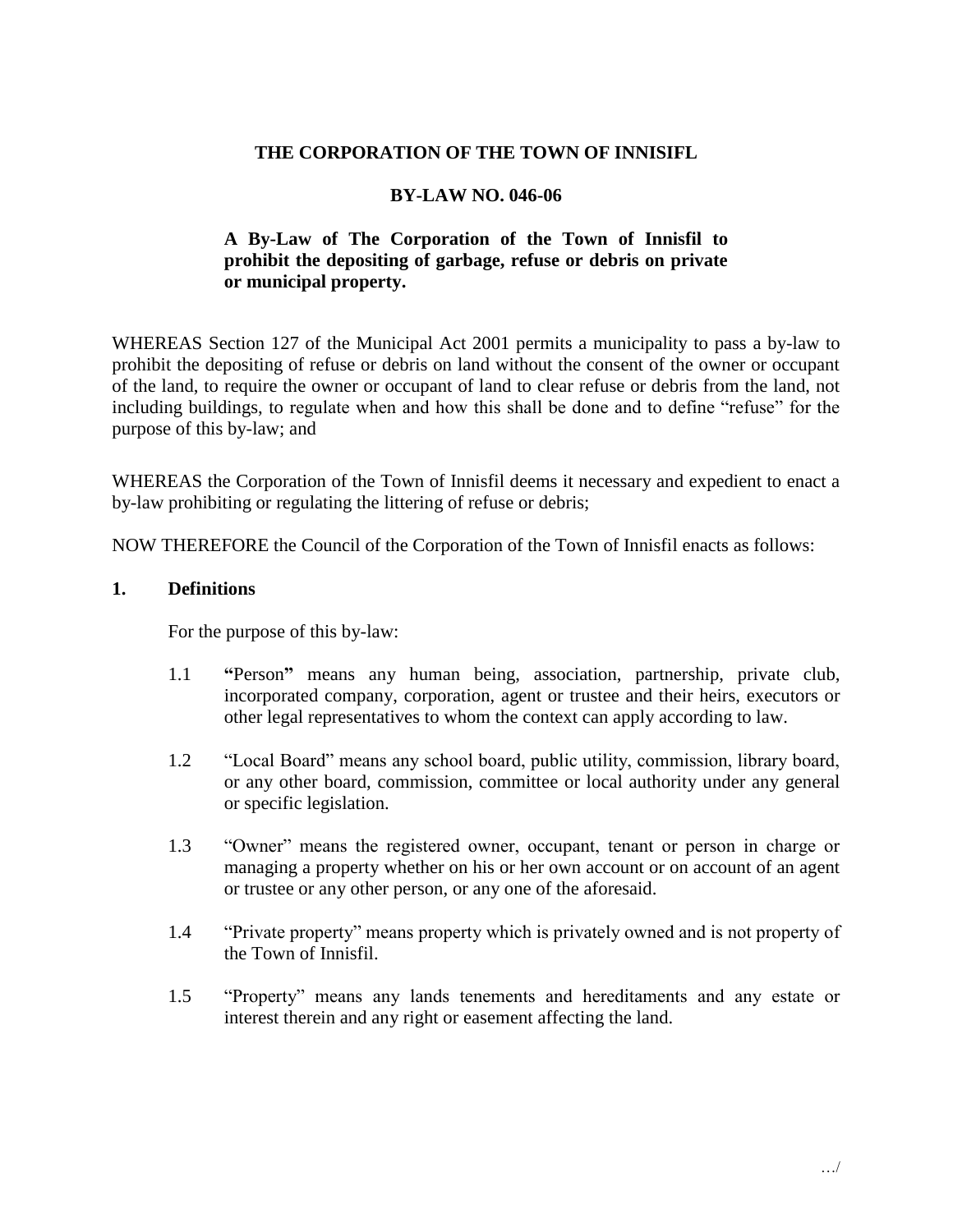## **Page 2 of 4**

#### **to By-law 046-06**

- 1.6 "refuse" means all manner of objects or waste materials discarded by any person or that is no longer in use, neglected or reasonably intended to be used by any without limiting the generality of the foregoing may include discarded types of waste, common package wrappings, glass, crockery, metal, rags, furniture, grass cuttings, tree trimmings, leaves, discarded materials and other similar person having ownership or control over such objects or waste materials and vegetable and animal matter subject to decay, household, commercial or industrial appliances, building materials, lumber, clothing, magazines, newspapers, fliers, articles, and garbage and debris shall have a similar meaning.
- 1.7 "newspapers" means those newspapers which are published regularly and which deal with matters of interest to the residents of the Town and whose primary function is the reporting of news.

#### **2. General Regulations**

- deposited by any means any refuse on private property without the written 2.1 No person shall throw, place or deposit, or permit to be thrown, placed or consent of the owner or occupant of the property.
- deposited by any means, any refuse or debris on property of the Town of Innisfil 2.2 No person shall throw, place or deposit, or permit to be thrown, placed or without written consent of the Town of Innisfil.
- deposited by any means, any refuse or debris on property of any local Board of 2.3 No person shall throw, place or deposit, or permit to be thrown, placed or the Town of Innisfil without written consent to do so from the local Board.
- any similar wording is deemed to provide sufficient proof for the purpose of this by-law of the lack of written consent on the part of the owner, local board or the 2.4 The posting of a sign on the property indicating "no littering", "no dumping", or Town of Innisfil.
- Officer of the Town of Innisfil appointed for the purposes of enforcing the 2.5 This by-law shall be enforced by a Police Officer or Municipal Law Enforcement Town's by-laws.
- offence, and liable, on a first conviction, to a fine as provided for in the Municipal 2.6 Every person who contravenes any of the provisions of this by-law is guilty of an Act 2001.
- 2.7 Any person who contravenes any provision of this By-law is guilty of an offence and subject to a penalty as specified in the Imposition of Fees By-Law.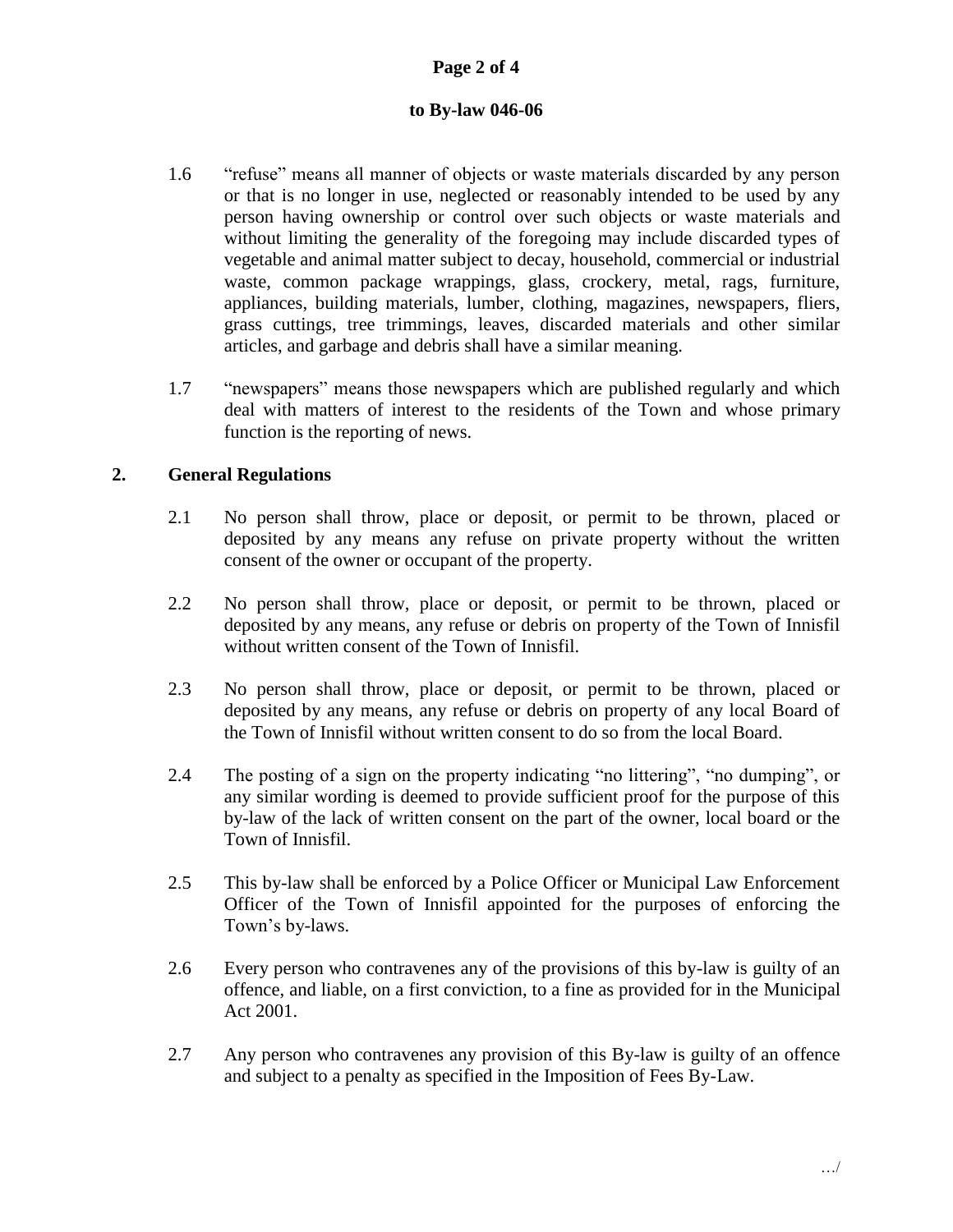### **Page 3 of 4**

#### **to By-law 046-06**

#### **3. Enforcement and Administration**

This by-law shall be enforced and administered by:

- 3.1 Town of Innisfil Municipal Law Enforcement, and
- 3.2 The South Simcoe Police Service

#### **4. Penalties**

 Any person found to be in contravention of any of the provisions of this by-law is guilty dollars (\$2,000) for each offence and every such penalty shall be recoverable under the of a offence and upon conviction thereof, is liable to a fine of not more than two thousand Provincial Offences Act, as amended.

#### **5. Voluntary Payment**

 Notwithstanding the provisions of Section 4 of this by-law, any person may make voluntary payment, upon presentation of an Infraction Notice:

- 5.1 issued by an officer or constable
- 5.2 indicating the commission of an offence as set out in Sections 2.1, 2.2  $& 2.3$  of this by-law, and
- 5.3 remit the appropriate fine as set out in Schedule A as finally approved by the Attorney General.

### **READ A FIRST AND TAKEN AS READ A SECOND AND THIRD TIME AND FINALLY PASSED THIS 17th DAY OF MAY, 2006.**

\_\_\_\_\_\_\_\_\_\_\_\_\_\_\_\_\_\_\_\_\_\_\_\_\_\_\_\_\_ **Brian H. Jackson, Mayor** 

**\_\_\_\_\_\_\_\_\_\_\_\_\_\_\_\_\_\_\_\_\_\_\_\_\_\_\_\_\_ Paul G. Landry, Clerk**